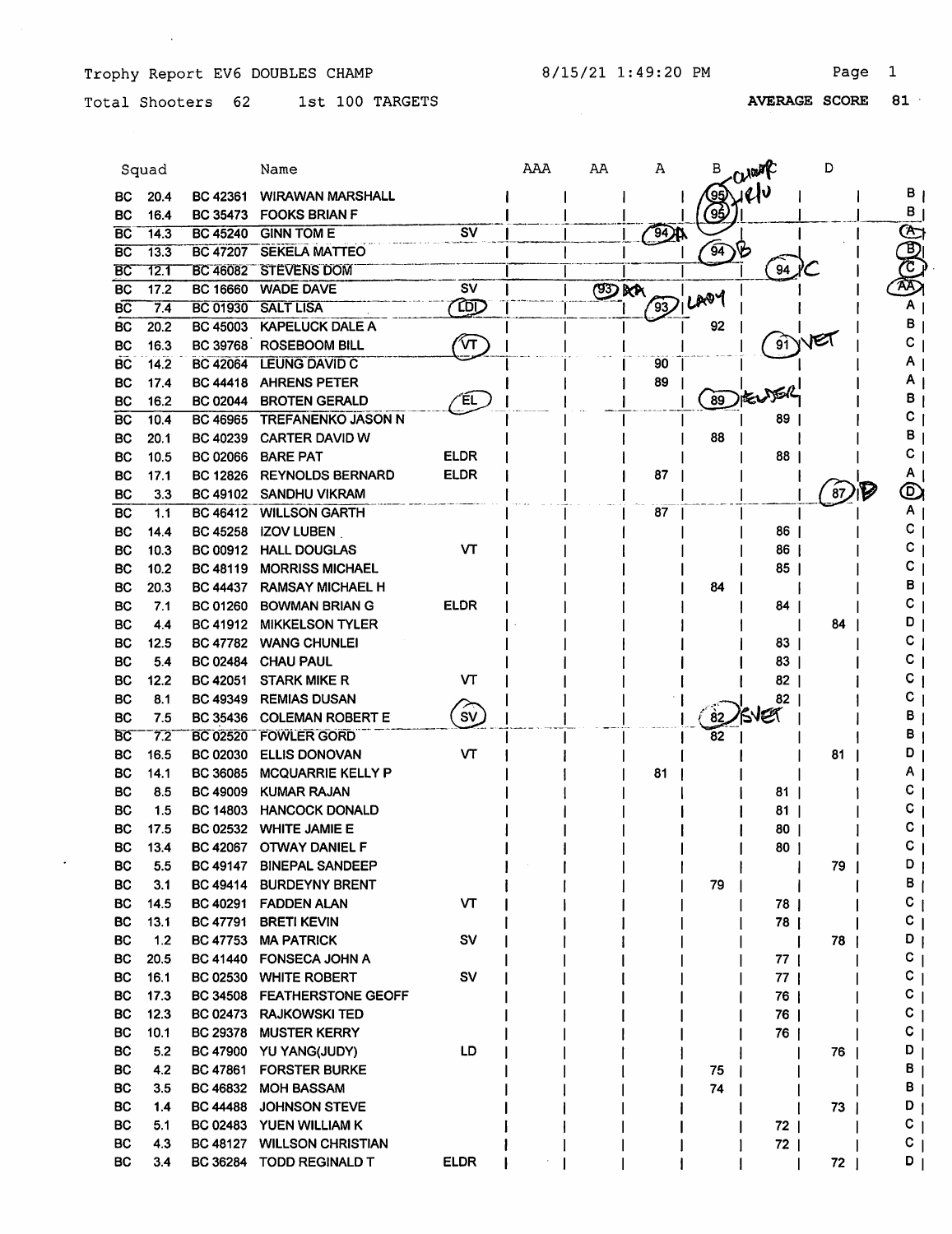$\mathcal{L}^{\mathcal{L}}$ 

 $\mathcal{L}^{\text{max}}_{\text{max}}$ 

 $\ddot{\phantom{0}}$ 

Total Shooters 62 1st 100 TARGETS

AVERAGE SCORE 81

|    | Squad |                 | Name                    |             | AAA | AA | A | в  | С  | D  |                     |
|----|-------|-----------------|-------------------------|-------------|-----|----|---|----|----|----|---------------------|
| BC | 8.3   | <b>BC 01024</b> | <b>WOODS GARRY J</b>    | sv          |     |    |   |    | 71 |    | C.                  |
| BC | 4.5   | <b>BC 48182</b> | <b>STOCKLEY MATHEW</b>  |             |     |    |   |    |    | 70 | D                   |
| BC | 4.1   | BC 40983        | <b>BONAR DAVID</b>      |             |     |    |   |    | 70 |    | C                   |
| BC | 1.3   | <b>BC 47752</b> | <b>KAM SAM</b>          | VΤ          |     |    |   |    |    | 66 | D                   |
| ВC | 8.4   | <b>BC 01957</b> | <b>SULLIVAN HARRY</b>   | <b>ELDR</b> |     |    |   |    | 65 |    | С                   |
| ВC | 12.4  |                 | NW 00036 ZENTNER DENNIS |             |     |    |   | 64 |    |    | B                   |
| BC | 5.3   | <b>BC 48231</b> | <b>ZHU DANIEL</b>       | JR          |     |    |   |    |    | 64 | 3 <sup>2</sup><br>D |
| BC | 73    | BC 02118        | <b>MILLER RON J</b>     | <b>ELDR</b> |     |    |   |    |    | 61 | D                   |
| ВC | 3.2   | BC 49442        | <b>AGOSTINO PHIL A</b>  |             |     |    |   |    |    | 56 | D                   |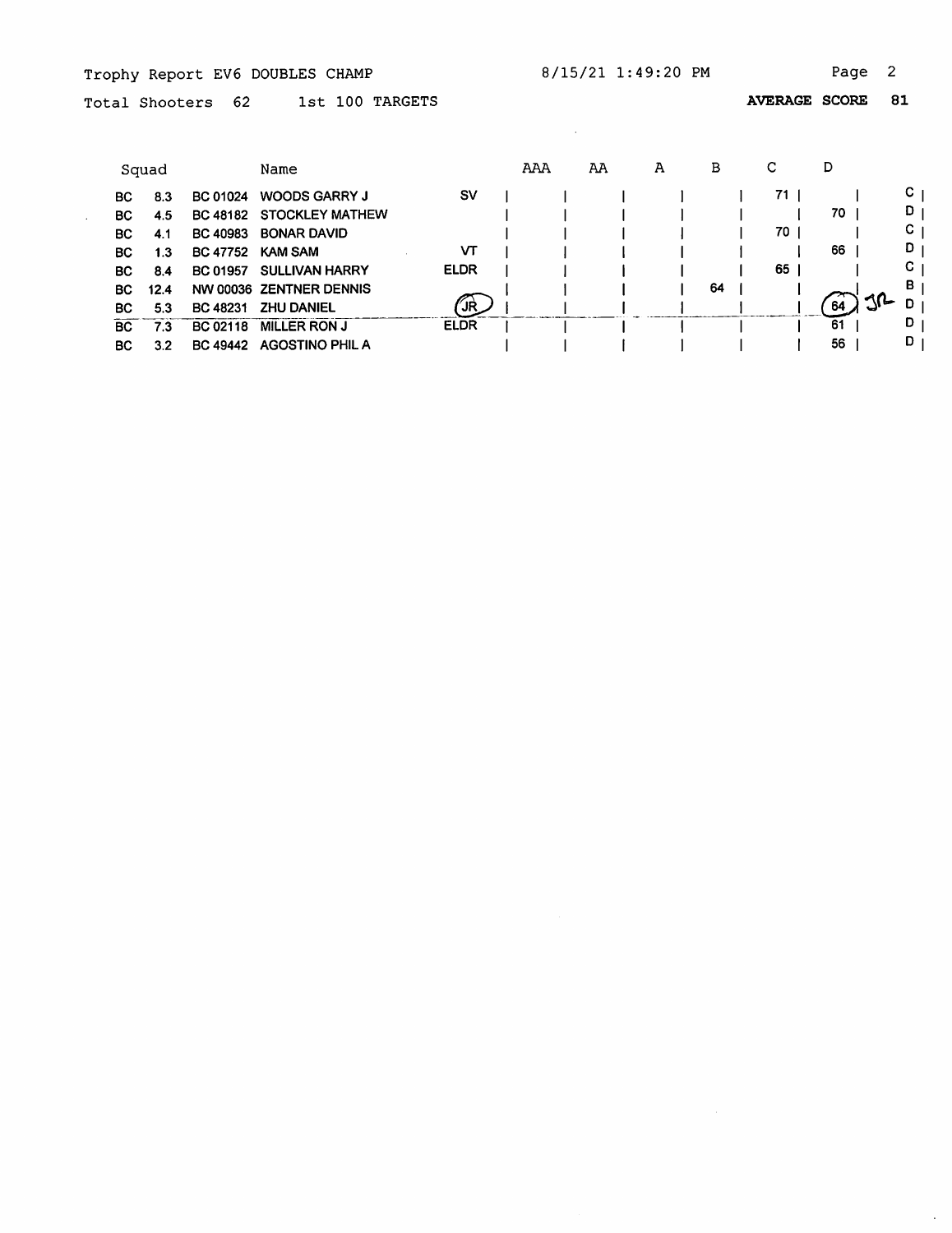| PLEASE MAKE SURE YOUR SCORES ARE CORRECT |                                |             |                  |          |                         |            |       |    | shootingsportssoftware.com |                              |  |
|------------------------------------------|--------------------------------|-------------|------------------|----------|-------------------------|------------|-------|----|----------------------------|------------------------------|--|
|                                          | #1 - CASH PURSE<br>#3 -        |             | #5 -             |          |                         |            | #7 -  |    |                            |                              |  |
|                                          | #2 - LEWIS<br>$#4 -$           |             | #6 -             |          |                         |            | #8 -  |    |                            |                              |  |
|                                          | <b>EV6 DOUBLES CHAMP</b><br>#6 |             | $2021 - 08 - 15$ |          |                         | <b>AAA</b> |       |    |                            |                              |  |
|                                          |                                |             | <b>Options</b>   |          |                         | AA         | A     | B  | C                          | D                            |  |
| <b>BC</b>                                | <b>1.1 WILLSON GARTH</b>       |             | 12               | 394800   |                         |            | l 871 |    |                            | A                            |  |
| <b>BC</b>                                | <b>1.2 MA PATRICK</b>          | <b>SV</b>   |                  | 44 34 0  | $\overline{0}$          |            |       |    |                            | 78 <sub>1</sub> <sup>D</sup> |  |
| <b>BC</b>                                | 1.3 KAM SAM                    | VT          |                  | 138 28 0 | $\Omega$                |            |       |    |                            | 661D                         |  |
| <b>BC</b>                                | <b>1.4 JOHNSON STEVE</b>       |             |                  | 137 36 0 | $\Omega$                |            |       |    |                            | 731 <sup>D</sup>             |  |
| <b>BC</b>                                | <b>1.5 HANCOCK DONALD</b>      |             | 12               | 139 42 0 | $\overline{0}$          |            |       |    | 81                         | l C                          |  |
|                                          | 2.1                            |             |                  |          |                         |            |       |    |                            |                              |  |
|                                          | 2.2                            |             |                  |          |                         |            |       |    |                            |                              |  |
|                                          | 2.3                            |             |                  |          |                         |            |       |    |                            |                              |  |
|                                          | 2.4                            |             |                  |          |                         |            |       |    |                            |                              |  |
|                                          | 2.5                            |             |                  |          |                         |            |       |    |                            |                              |  |
| <b>BC</b>                                | <b>3.1 BURDEYNY BRENT</b>      |             |                  | 140 39 0 | $\Omega$                |            |       | 79 |                            | $\overline{B}$               |  |
| <b>BC</b>                                | 3.2 AGOSTINO PHIL A            |             | $\overline{2}$   | 132 24 0 | $\Omega$                |            |       |    |                            | 56P                          |  |
| <b>BC</b>                                | <b>3.3 SANDHU VIKRAM</b>       |             | -2               | 145 42 0 | $\Omega$                |            |       |    |                            | 87P                          |  |
| <b>BC</b>                                | 3.4 TODD REGINALD T            | $ ELDR $ 12 |                  | 136 36 0 | 0                       |            |       |    |                            | 721 <sup>D</sup>             |  |
| <b>BC</b>                                | 3.5 MOH BASSAM                 |             | 12               | 34 40 0  | $\Omega$                |            |       | 74 |                            | B                            |  |
| <b>BC</b>                                | 4.1 BONAR DAVID                |             | 12               | 30 40 0  | 0                       |            |       |    | 70I                        | $\mathbf C$                  |  |
| BC                                       | <b>4.2 FORSTER BURKE</b>       |             | 12               | 35 40 0  | <b>O</b>                |            |       | 75 |                            | B                            |  |
| <b>BC</b>                                | <b>4.3 WILLSON CHRISTIAN</b>   |             | 12               | 35 37 0  | $\mathbf 0$             |            |       |    | <b>721</b>                 | $\overline{\mathsf{C}}$      |  |
| <b>BC</b>                                | <b>4.4 MIKKELSON TYLER</b>     |             | 12               | 142 42 0 | $\overline{\mathbf{0}}$ |            |       |    |                            | $84$ $P$                     |  |
| <b>BC</b>                                | <b>4.5 STOCKLEY MATHEW</b>     |             | 12               | 134 36 0 | $\mathbf 0$             |            |       |    |                            | 70 <sup>1</sup>              |  |

 $\frac{\alpha}{\gamma_{\rm A}}$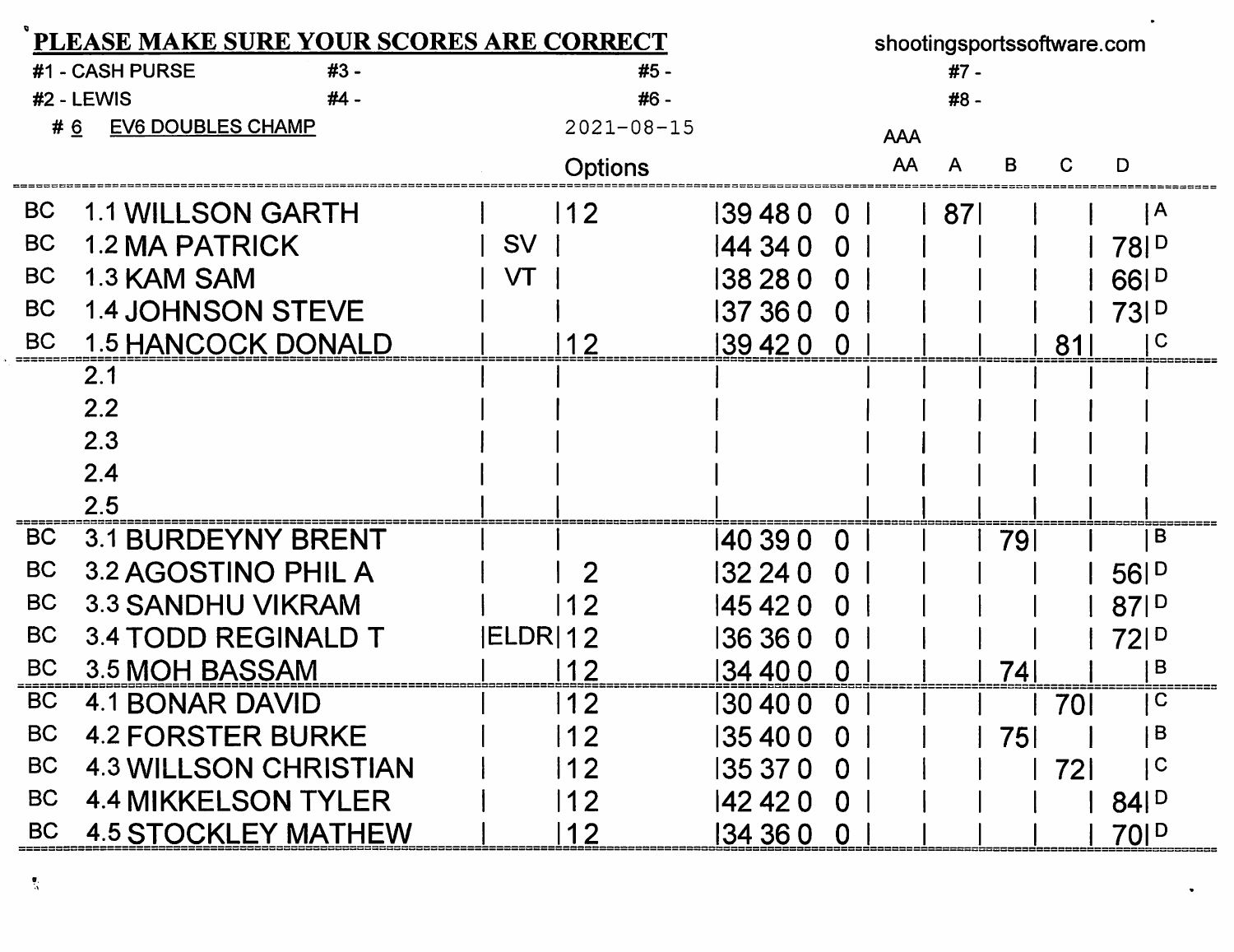| PLEASE MAKE SURE YOUR SCORES ARE CORRECT |                                 |               |                  |            |                | shootingsportssoftware.com |        |    |     |                              |  |
|------------------------------------------|---------------------------------|---------------|------------------|------------|----------------|----------------------------|--------|----|-----|------------------------------|--|
|                                          | #1 - CASH PURSE<br>#3 -         |               | #5 -             |            |                |                            | $#7 -$ |    |     |                              |  |
|                                          | #2 - LEWIS<br>#4 -              |               | #6 -             |            |                |                            | #8 -   |    |     |                              |  |
|                                          | <b>EV6 DOUBLES CHAMP</b><br># 6 |               | $2021 - 08 - 15$ |            |                | <b>AAA</b>                 |        |    |     |                              |  |
|                                          |                                 |               | Options          |            |                | AA                         | Α      | в  |     | D                            |  |
| <b>BC</b>                                | 5.1 YUEN WILLIAM K              |               |                  | 137 35 0   | $\overline{0}$ |                            |        |    | 72I | $\mathsf{C}$                 |  |
| <b>BC</b>                                | 5.2 YU YANG(JUDY)               | LD.           |                  | 38 38 0    | $\mathbf 0$    |                            |        |    |     | 761 <sup>D</sup>             |  |
| <b>BC</b>                                | 5.3 ZHU DANIEL                  | <b>JR</b>     |                  | 131 33 0   | $\Omega$       |                            |        |    |     | $64$ $P$                     |  |
| <b>BC</b>                                | <b>5.4 CHAU PAUL</b>            |               | 2                | 139 44 0   | $\Omega$       |                            |        |    | 831 | $\mathbf C$                  |  |
| <b>BC</b>                                | <b>5.5 BINEPAL SANDEEP</b>      |               | 12               | 138410     | - 0            |                            |        |    |     | 79 <sub>1</sub> <sup>D</sup> |  |
|                                          | 6.1                             |               |                  |            |                |                            |        |    |     |                              |  |
|                                          | 6.2                             |               |                  |            |                |                            |        |    |     |                              |  |
|                                          | 6.3                             |               |                  |            |                |                            |        |    |     |                              |  |
|                                          | 6.4                             |               |                  |            |                |                            |        |    |     |                              |  |
|                                          | 6.5                             |               |                  |            |                |                            |        |    |     |                              |  |
| <b>BC</b>                                | 7.1 BOWMAN BRIAN G              | <b>IELDRI</b> | -2               | 142 42 0   | $\Omega$       |                            |        |    | 84  | C                            |  |
| <b>BC</b>                                | <b>7.2 FOWLER GORD</b>          |               | 2                | 141 41 0   | <sup>0</sup>   |                            |        | 82 |     | B                            |  |
| <b>BC</b>                                | 7.3 MILLER RON J                | <b>ELDRI</b>  | 2                | 33 28 0    | $\Omega$       |                            |        |    |     | 61 <sub>1</sub> <sup>D</sup> |  |
| <b>BC</b>                                | 7.4 SALT LISA                   | -DI           |                  | 146 47 0   | 0              |                            | 931    |    |     | $\mathsf{A}$                 |  |
| <b>BC</b>                                | <b>7.5 COLEMAN ROBERT E</b>     | <b>SV</b>     |                  | 40 42 0    | 0              |                            |        | 82 |     | B                            |  |
| <b>BC</b>                                | 8.1 REMIAS DUSAN                |               | 12               | 143 39 0   | 0              |                            |        |    | 821 | C                            |  |
|                                          | 8.2                             |               |                  |            |                |                            |        |    |     |                              |  |
| <b>BC</b>                                | 8.3 WOODS GARRY J               | <b>SV</b>     |                  | 136 35 0 0 |                |                            |        |    | 71  | $\mathbf C$                  |  |
| <b>BC</b>                                | <b>8.4 SULLIVAN HARRY</b>       | <b>ELDR</b>   |                  | 30 35 0    | $\overline{0}$ |                            |        |    | 651 | $\mathbf C$                  |  |
| <b>BC</b>                                | 8.5 KUMAR RAJAN                 |               | $\overline{2}$   | 40 41 0    | $\mathbf 0$    |                            |        |    | 81  | $\mathbf C$                  |  |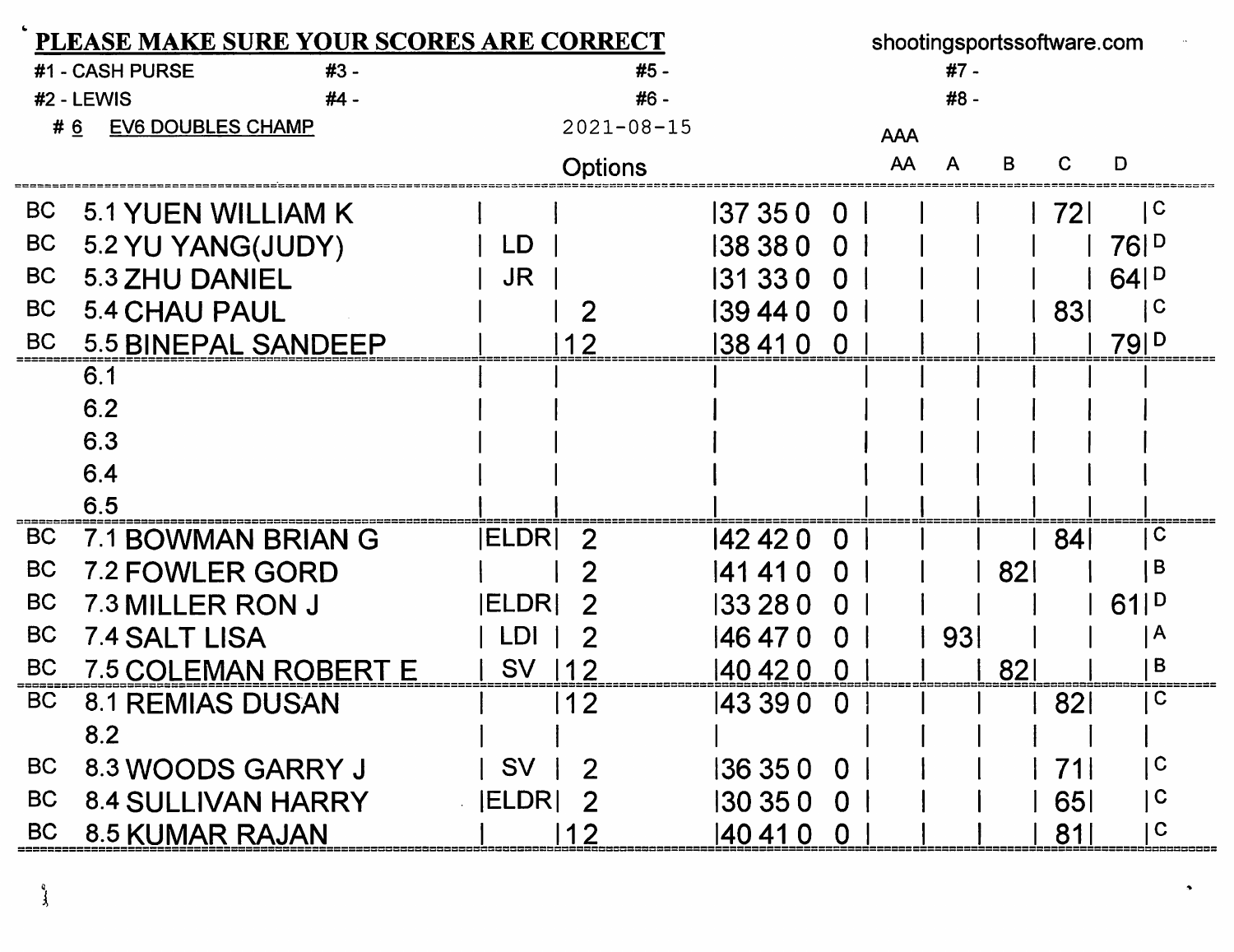| PLEASE MAKE SURE YOUR SCORES ARE CORRECT | shootingsportssoftware.com |                            |            |                           |  |  |  |
|------------------------------------------|----------------------------|----------------------------|------------|---------------------------|--|--|--|
| #3 -<br>#1 - CASH PURSE                  | #5 -                       |                            | #7 -       |                           |  |  |  |
| #4 -<br>#2 - LEWIS                       | #6 -                       |                            | #8 -       |                           |  |  |  |
| <b>EV6 DOUBLES CHAMP</b><br>#6           | $2021 - 08 - 15$           |                            | <b>AAA</b> |                           |  |  |  |
|                                          | Options                    |                            | AA         | D<br>ĸ                    |  |  |  |
| 9.1                                      |                            |                            |            |                           |  |  |  |
| 9.2                                      |                            |                            |            |                           |  |  |  |
| 9.3                                      |                            |                            |            |                           |  |  |  |
| 9.4                                      |                            |                            |            |                           |  |  |  |
| 9.5                                      |                            |                            |            |                           |  |  |  |
| <b>BC 10.1 MUSTER KERRY</b>              |                            | 136400<br>O                |            | $\mathbf C$<br>76         |  |  |  |
| <b>BC 10.2 MORRISS MICHAEL</b>           |                            | 145 40 0<br>$\Omega$       |            | $\mathbf C$<br>85         |  |  |  |
| BC 10.3 HALL DOUGLAS                     | VT                         | 144 42 0<br>0              |            | $\mid$ C<br>86            |  |  |  |
| BC 10.4 TREFANENKO JASON N               | 2                          | 145 44 0<br>$\Omega$       |            | C<br>891                  |  |  |  |
| BC 10.5 BARE PAT                         | ELDR                       | 43 45 0<br>$\Omega$        |            | C<br>881                  |  |  |  |
| 11.1                                     |                            |                            |            |                           |  |  |  |
| 11.2                                     |                            |                            |            |                           |  |  |  |
| 11.3                                     |                            |                            |            |                           |  |  |  |
| 11.4                                     |                            |                            |            |                           |  |  |  |
| 11.5                                     |                            |                            |            |                           |  |  |  |
| <b>BC</b><br><b>12.1 STEVENS DOM</b>     | 12                         | 146 48 0<br>O              |            | $\mathbf C$<br>941        |  |  |  |
| BC 12.2 STARK MIKE R                     | VT<br>$\overline{2}$       | 38 44 0 0                  |            | $\mathbf C$<br><b>821</b> |  |  |  |
| BC 12.3 RAJKOWSKI TED                    | 12                         | 136400<br>$\mathbf 0$      |            | $\mathsf{C}$<br>761       |  |  |  |
| BC 12.4 ZENTNER DENNIS                   | 2                          | 130 34 0<br>0 <sup>1</sup> |            | B<br>64                   |  |  |  |
| BC 12.5 WANG CHUNLEI                     |                            | 142 41 0<br>$\overline{0}$ |            | $\mathbf C$<br>831        |  |  |  |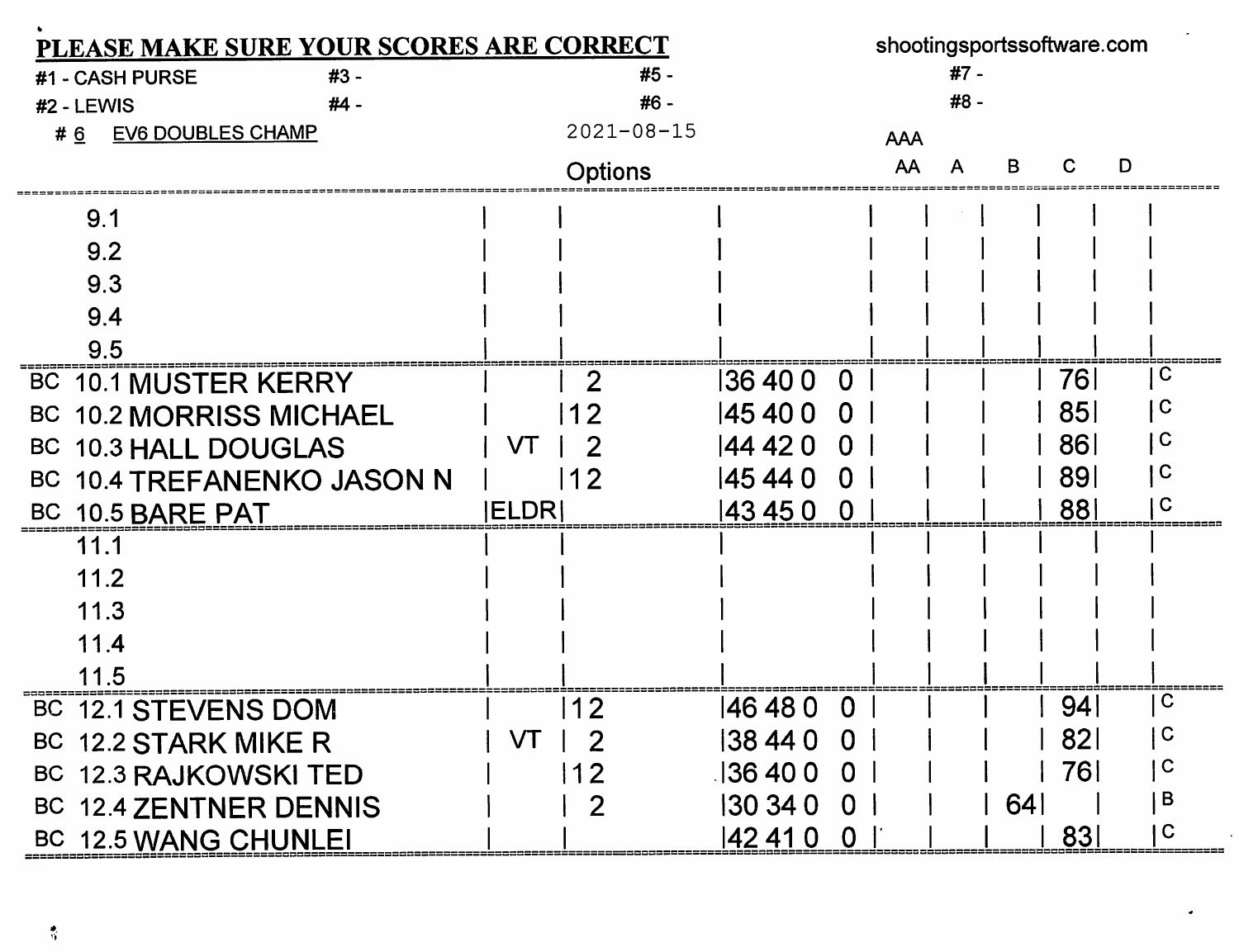| <b>PLEASE MAKE SURE YOUR SCORES ARE CORRECT</b> |           |                  |          |                |            |                 |     | shootingsportssoftware.com |              |
|-------------------------------------------------|-----------|------------------|----------|----------------|------------|-----------------|-----|----------------------------|--------------|
| #1 - CASH PURSE<br>$#3 -$                       |           | #5 -             |          |                |            | #7 -            |     |                            |              |
| #2 - LEWIS<br>#4 -                              |           | #6 -             |          |                |            | #8 -            |     |                            |              |
| <b>EV6 DOUBLES CHAMP</b><br>#6                  |           | $2021 - 08 - 15$ |          |                | <b>AAA</b> |                 |     |                            |              |
|                                                 |           | <b>Options</b>   |          |                | AA         | A               | B   | C                          | D            |
| BC 13.1 BRETI KEVIN                             |           | 12               | 384000   |                |            |                 |     | 78I                        | C            |
| 13.2                                            |           |                  |          |                |            |                 |     |                            |              |
| BC 13.3 SEKELA MATTEO                           |           | 12               | 146 48 0 | $\Omega$       |            |                 | 94  |                            | B            |
| BC 13.4 OTWAY DANIEL F                          |           | 12               | 140 40 0 | $\Omega$       |            |                 |     | <b>801</b>                 | C            |
| 13.5                                            |           |                  |          |                |            |                 |     |                            |              |
| BC 14.1 MCQUARRIE KELLY P                       |           | $\overline{2}$   | 38 43 0  | 0              |            | 81              |     |                            | A            |
| BC<br>14.2 LEUNG DAVID C                        |           | 12               | 47430    | $\Omega$       |            | <b>901</b>      |     |                            | A            |
| BC 14.3 GINN TOM E                              | <b>SV</b> | 12               | 47470    | $\Omega$       |            | 94 <sub>1</sub> |     |                            | $\mathsf{A}$ |
| BC 14.4 IZOV LUBEN                              |           | 12               | 41 45 0  | $\overline{0}$ |            |                 |     | 861                        | C            |
| BC 14.5 FADDEN ALAN                             |           | 12               | 39 39 0  | $\overline{0}$ |            |                 |     | 78I                        | C            |
| 15.1                                            |           |                  |          |                |            |                 |     |                            |              |
| 15.2                                            |           |                  |          |                |            |                 |     |                            |              |
| 15.3                                            |           |                  |          |                |            |                 |     |                            |              |
| 15.4                                            |           |                  |          |                |            |                 |     |                            |              |
| 15.5                                            |           |                  |          |                |            |                 |     |                            |              |
| BC 16.1 WHITE ROBERT                            | <b>SV</b> | 112              | 137 40 0 | $\bf{0}$       |            |                 |     | 771                        | C            |
| BC 16.2 BROTEN GERALD                           | EL        |                  | 143 46 0 | $\overline{0}$ |            |                 | 891 |                            | B            |
| BC 16.3 ROSEBOOM BILL                           | VT        | $ 12\rangle$     | 144 47 0 | 0              |            |                 |     | 91                         | C            |
| BC 16.4 FOOKS BRIAN F                           |           | 12               | 47480    | $\Omega$       |            |                 | 95  |                            | B            |
| BC 16.5 ELLIS DONOVAN                           | VT        | $\overline{2}$   | 41 40 0  | $\mathbf 0$    |            |                 |     |                            | 81P          |

 $\pmb{\tau}_t$